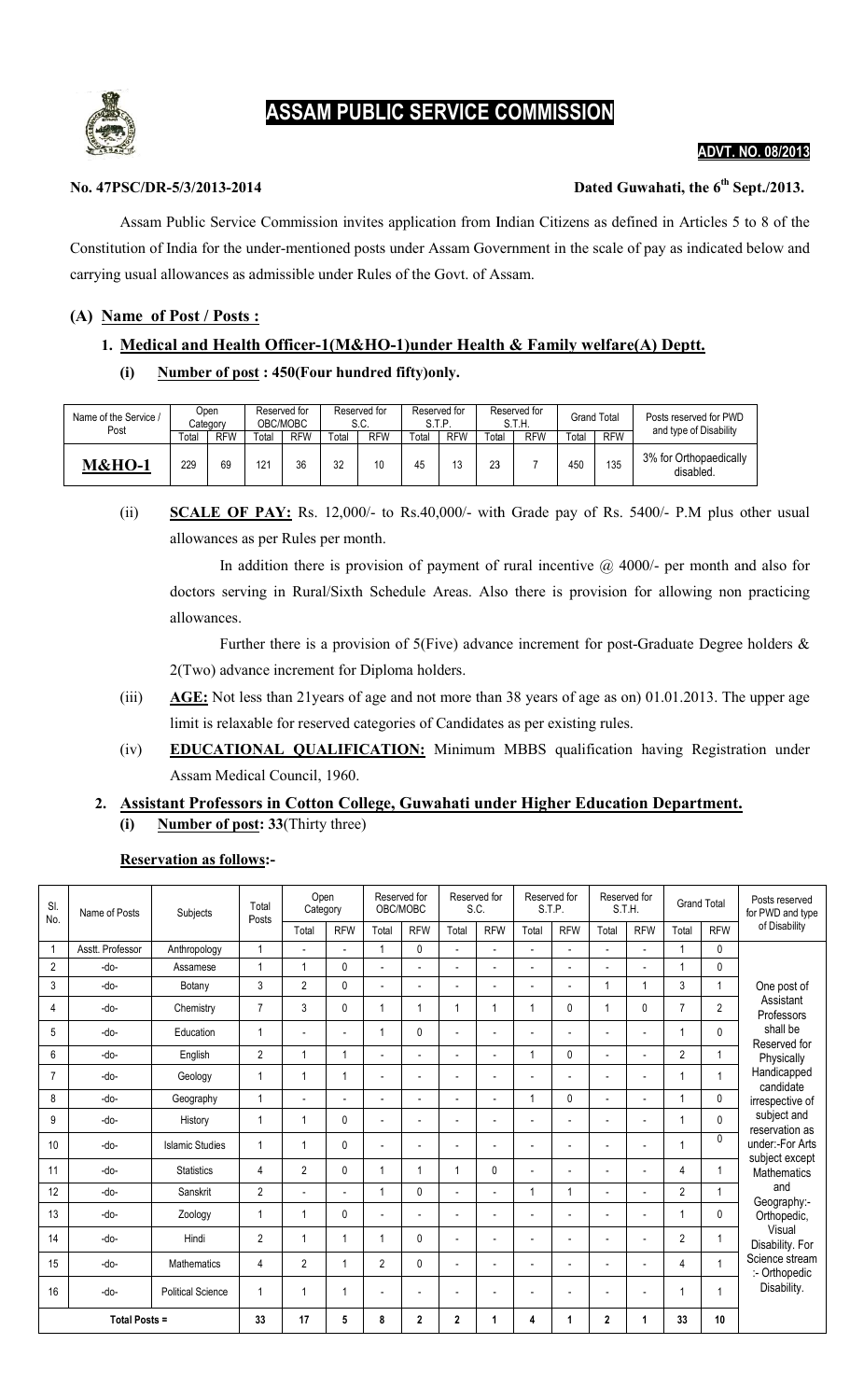| <sub>SI</sub><br>Name of<br>No.<br>Posts | Subjects            | Total<br>Posts       | Open<br>Category |                | Reserved for<br>OBC/MOBC |                          | Reserved for<br>S.C.     |                          | Reserved for<br>S.T.P.   |                          | Reserved for<br>S.T.H.   |                          | <b>Grand Total</b>       |                | Posts reserved for<br>PWD and type of          |                                                                                                                                                                                                                                                           |
|------------------------------------------|---------------------|----------------------|------------------|----------------|--------------------------|--------------------------|--------------------------|--------------------------|--------------------------|--------------------------|--------------------------|--------------------------|--------------------------|----------------|------------------------------------------------|-----------------------------------------------------------------------------------------------------------------------------------------------------------------------------------------------------------------------------------------------------------|
|                                          |                     |                      |                  | Total          | <b>RFW</b>               | Total                    | <b>RFW</b>               | Total                    | <b>RFW</b>               | Total                    | <b>RFW</b>               | Total                    | <b>RFW</b>               | Total          | <b>RFW</b>                                     | <b>Disability</b>                                                                                                                                                                                                                                         |
|                                          | Asstt.<br>Professor | Assamese             |                  |                | $\mathbf{0}$             |                          | $\overline{\phantom{a}}$ | $\blacksquare$           |                          | ۰                        |                          | $\overline{\phantom{a}}$ | $\overline{\phantom{a}}$ |                | $\Omega$                                       | One post of<br>Assistant<br>Professor shall be<br>Reserved for<br>Physically<br>Handicapped<br>candidate<br>irrespective of<br>subject and<br>reservation as<br>under:-For Arts<br>subject except<br>Mathematics and<br>Geography:-<br>Orthopedic, Visual |
| 2                                        | -do-                | Botany               | $\overline{2}$   |                | $\overline{a}$           | $\overline{2}$           |                          | $\overline{\phantom{a}}$ |                          | $\overline{a}$           |                          | $\overline{a}$           |                          | $\overline{2}$ |                                                |                                                                                                                                                                                                                                                           |
| 3                                        | -do-                | Bengali              | $\overline{2}$   |                |                          |                          | $\mathbf{0}$             | $\overline{\phantom{a}}$ |                          | ۰                        |                          | $\overline{a}$           | $\overline{\phantom{a}}$ | $\overline{2}$ |                                                |                                                                                                                                                                                                                                                           |
| 4                                        | -do-                | Chemistry            | 5                |                | 0                        | 3                        |                          | $\overline{\phantom{a}}$ |                          |                          |                          | $\overline{a}$           | $\overline{\phantom{a}}$ | 5              | $\overline{2}$                                 |                                                                                                                                                                                                                                                           |
| 5                                        | -do-                | Commerce             | 3                | $\overline{2}$ |                          |                          | $\mathbf{0}$             | $\overline{\phantom{a}}$ | $\overline{\phantom{a}}$ | $\overline{\phantom{a}}$ | $\blacksquare$           | $\overline{a}$           | $\overline{\phantom{a}}$ | 3              |                                                |                                                                                                                                                                                                                                                           |
| 6                                        | -do-                | English              |                  |                | $\overline{\phantom{a}}$ |                          | $\mathbf{0}$             | $\overline{\phantom{a}}$ | $\overline{\phantom{a}}$ | $\overline{\phantom{a}}$ |                          | $\overline{a}$           | $\overline{\phantom{a}}$ |                | 0                                              |                                                                                                                                                                                                                                                           |
| $\overline{7}$                           | -do-                | Economics            | 4                | $\mathfrak{p}$ | $\mathbf{0}$             | $\overline{2}$           |                          | $\overline{\phantom{a}}$ |                          | $\overline{\phantom{0}}$ | $\overline{\phantom{a}}$ | $\overline{\phantom{a}}$ | $\overline{\phantom{a}}$ | 4              |                                                |                                                                                                                                                                                                                                                           |
| 8                                        | -do-                | History              |                  |                | $\mathbf{0}$             | $\overline{\phantom{a}}$ | $\overline{\phantom{a}}$ | $\overline{\phantom{a}}$ | $\overline{\phantom{a}}$ | $\blacksquare$           | $\overline{\phantom{a}}$ | $\overline{a}$           | $\overline{\phantom{a}}$ |                | 0                                              |                                                                                                                                                                                                                                                           |
| 9                                        | -do-                | <b>Mathematics</b>   |                  |                | $\mathbf{0}$             |                          | $\overline{\phantom{a}}$ | $\overline{\phantom{a}}$ |                          | ۰                        |                          | $\overline{a}$           | $\overline{\phantom{a}}$ |                | 0                                              |                                                                                                                                                                                                                                                           |
| 10                                       | -do-                | Political<br>Science | 4                | 3              |                          |                          | $\overline{\phantom{a}}$ |                          |                          |                          | $\Omega$                 | $\overline{\phantom{a}}$ |                          | 4              | $\overline{ }$                                 |                                                                                                                                                                                                                                                           |
| 11                                       | -do-                | Physics              | $\overline{2}$   |                |                          |                          | 0                        | $\overline{\phantom{a}}$ | $\overline{\phantom{a}}$ | $\overline{\phantom{a}}$ | $\overline{\phantom{a}}$ | $\overline{\phantom{a}}$ | $\overline{\phantom{a}}$ | $\overline{2}$ |                                                |                                                                                                                                                                                                                                                           |
| 12                                       | -do-                | Zoology              |                  |                | $\mathbf{0}$             |                          | $\overline{\phantom{a}}$ | $\overline{\phantom{a}}$ |                          | $\overline{\phantom{a}}$ | $\overline{\phantom{a}}$ | $\overline{\phantom{a}}$ | $\overline{\phantom{a}}$ |                | $\mathbf{0}$                                   | Disability. For                                                                                                                                                                                                                                           |
| <b>Total Posts =</b>                     |                     | 27                   | 14               | 4              | 11                       | 3                        | 0                        | $\mathbf{0}$             | $\overline{2}$           |                          | 0                        | 0                        | 27                       | 8              | Science stream :-<br>Orthopedic<br>Disability. |                                                                                                                                                                                                                                                           |

## 3. Assistant Professors in Haflong Govt. College, Haflong under Higher Education Department. (i)Number of post : 27 (twenty seven)

- (ii) SCALE OF PAY: for the Item No. 2 & 3 Rs. 15,600/- to Rs. 39,100/- Grade pay of Rs. 6,600/- other allowances as admissible under the rule.
- (iii) AGE: for the Item No. 2 & 3, 21 to 38 years age as on  $1<sup>st</sup>$  January, 2013.
- (iv) Relaxation: for the Item No. 2  $\&$  3, Relaxation in upper age limit upto 5 years for candidates belonging to SC & ST is applicable.
- (v) EDUCATIONAL QUALIFICATION: (i) for the Item No. 2 & 3, (i)) Good academic record with at least 55% marks (or and equivalent grade in a point scale wherever grading system is followed ) at the Master's Degree level in a relevant subject from an Indian University, or an equivalent degree from an accredited foreign University.

(ii) Besides fulfilling the above qualifications, the candidate must have cleared the National Eligibility Test (NET) conducted by the UGC, CSIR or similar test accredited by the UGC like SLET/SET.

(iii) Candidates, who are, or have been awarded a Ph.D. Degree in accordance with the University Grants Commission (Minimum standards and procedure for Award of Pd.D. Degree) Regulations , 2009, shall be exempted from the requirement of the minimum eligibility condition of NET/SLET/SET for recruitment and appointment of Assistant Professor or equivalent positions in Universities/Colleges /Institutions .

(iv)NET/SLET/SET shall also not be required for such Masters programmes in disciplines for which NET/SLET /SET is not conducted.

(v)A relaxation of 5%will be provided at the graduate and master's level for the Schedule Caste/Schedule Tribe/Differently- abled (Physically and visually differently –abled) categories for the purpose of eligibility and for assessing good academic record during direct recruitment to teaching positions. The eligibility marks of 55% marks (or an equivalent grade in a point scale wherever grading system is followed) and the relaxation of 5% to the categories mentioned above are permissible, based on only the qualifying marks without including any grace mark procedures.

(vi) A relaxation of 5% may be provided, from 55% to 50% of the marks to the Ph.D. Degree holders, who have obtained their Master's Degree prior to 19<sup>th</sup> September, 1991.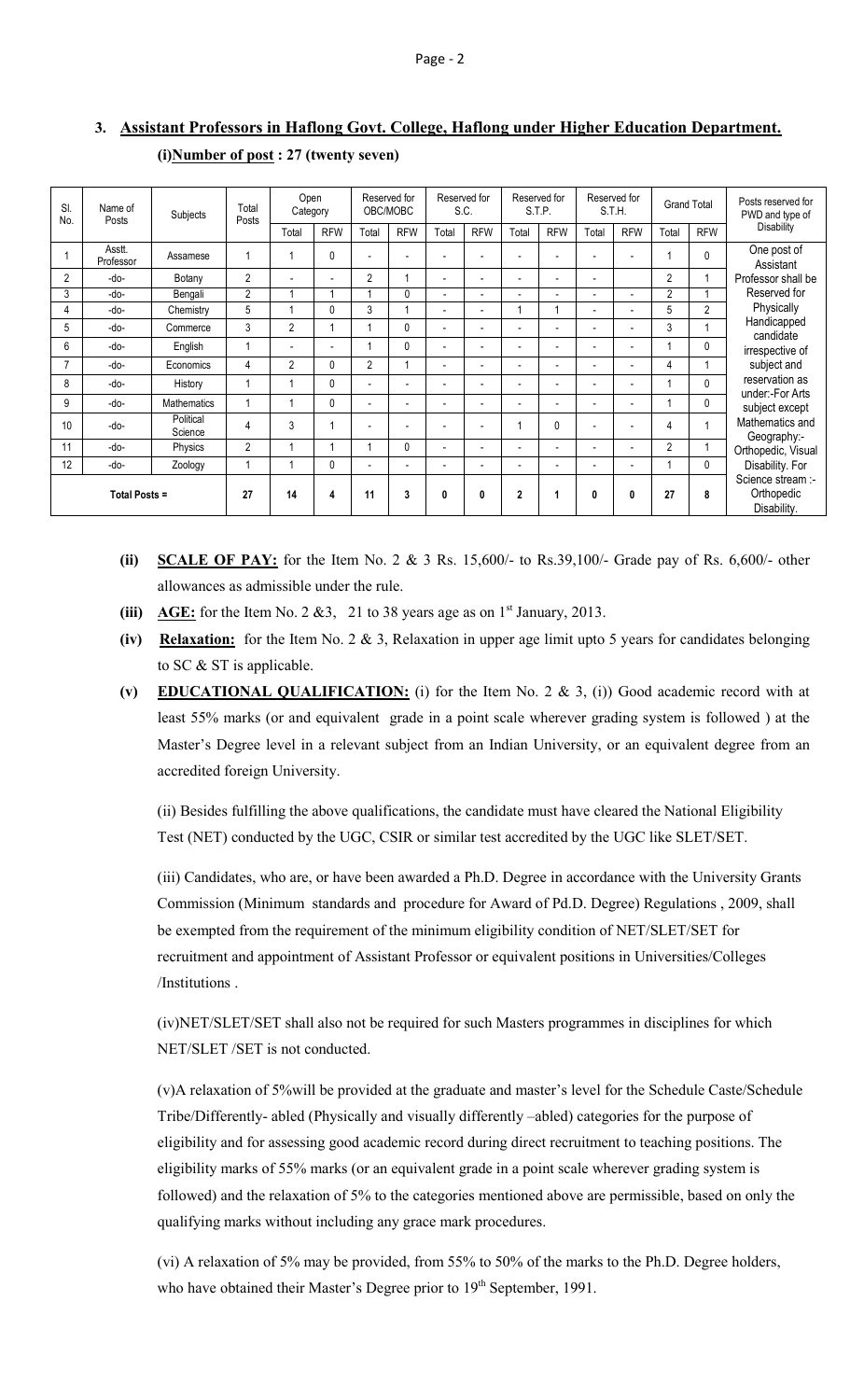## (B) HOW TO APPLY

- a. Application forms are obtainable from the Issue & Receipt Section of the Assam Public Service Commission, Jawahar Nagar, Khanapara, Guwahati-22 on written requisition addressed to the Deputy Secretary, Assam Public Service Commission stating clearly the name of the post and Department, upto 4.00 PM during office hours except holidays OR by downloading the same from the APSC website **www.apsc.nic.in**
- b. The last date of issue of application form by the undersigned and submission of application form duly filled up to the Commission's office is fixed on  $10^{th}$  October, 2013.
- c. Applications which are signed by the candidates and accompanied by all particulars including original Treasury Challan for Rs. 5.00 (Rs. 2.50 for SC and ST) as application fee showing name of post and Department and also full Head of Account 'NON TAX REVENUE-OTHER NON TAX REVENUE-0051-PSC, 102-STATE PUBLIC SERVICE COMMISSION APPLICATION/ EXAMINATION FEE **RECEIPT OF A.P.S.C.'** as called for in the application form supplied by the Commission only shall be considered and candidates fulfilling all the terms of the advertisement of the respective posts shall be called for a Screening test or Viva-voce interview where necessary as decided by the Commission.
- d. Fee (payable through Treasury Challan only) is non-refundable and non-inter-transferable from one post to another. However, candidates who are not employed need not furnish the application fee.
- e. All candidates whether in Govt. Service or in Govt. owned undertaking or other similar organizations/Corporations/Boards/Bodies or in private employments may submit their application direct to the Commission subject to fulfilling the condition that the candidate should inform his/her Head of Office/Department in writing that he/she is applying for the post, and sign the Declaration printed on the application form.
- f. Applications (including applications received through post) received after the last date fixed for receipt shall not be entertained.

## HOW TO FILL UP THE FORM

- a. Applicants must affix 1 (One) copy of recent photograph on the space provided in the application form firmly with good quality glue/adhesive and also should enclose another copy along with the application. The photograph must be signed prominently. The Commission shall not be responsible for detachment/ loss of the photograph.
- b. Since the practice of furnishing attested copies of certificates/mark sheets etc. by competent authority has been discontinued by the Govt., the applicant shall furnish copies of certificate/mark sheet etc. declared by himself/herself as certified to be true copy of the original along with the application.
- c. In case of detection of any false declaration / statement made by any applicant, his/her application will be rejected and will also be penalized as per Rules/Law. Self attested photocopies of Certificate / Mark Sheet from HSLC onwards and also Caste Certificate / Registration Certificate / Experience Certificate (where necessary) should be furnished invariably and should be tagged properly without any chance of getting lost during transit. The Commission will not be responsible for any such loss due to improper tagging.
- d. Incomplete application in terms of the Advertisement will be summarily rejected. No documents will be entertained after the last date of submission of application.